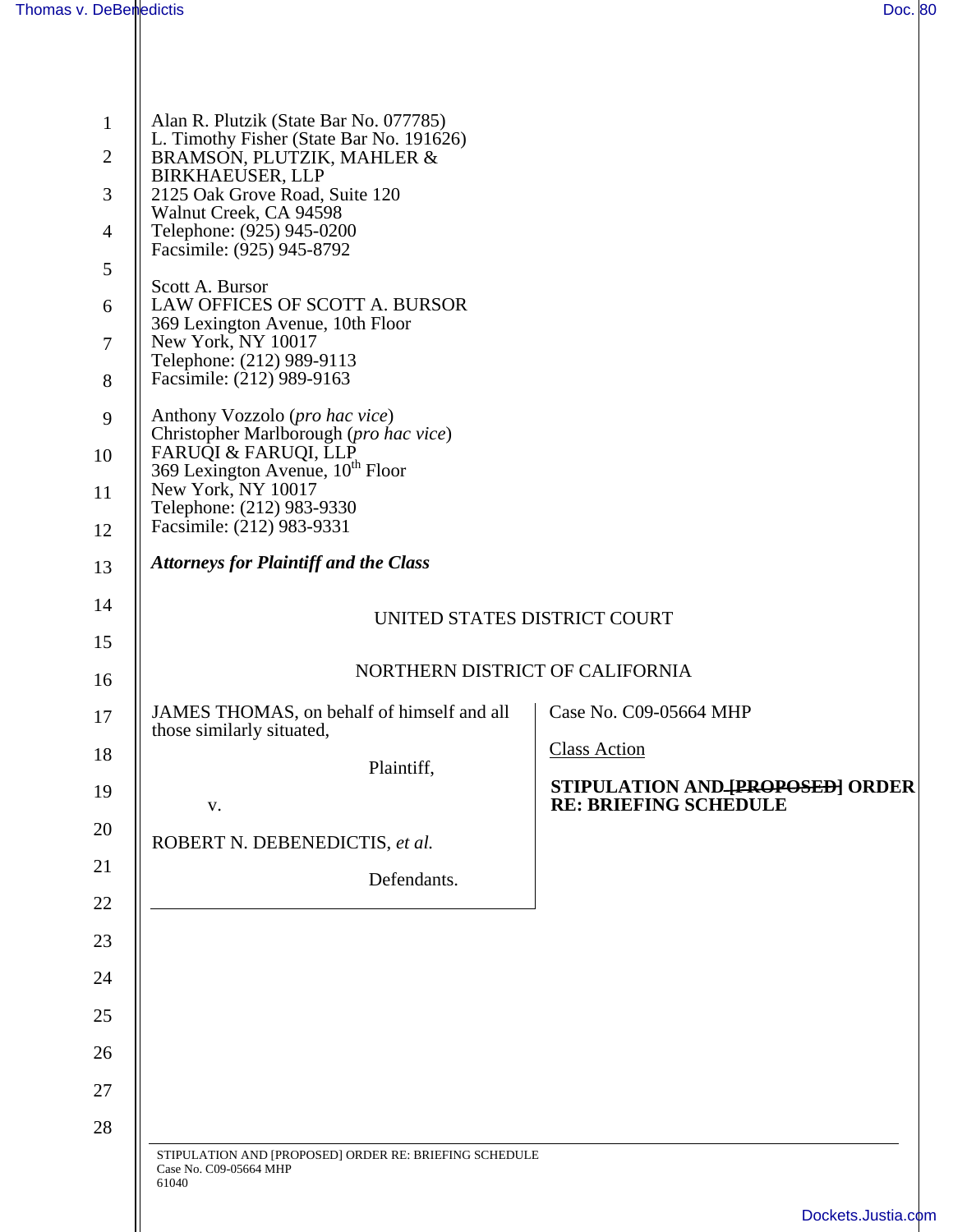| $\mathbf{1}$   | <b>STIPULATION</b>                                                                                    |  |  |  |
|----------------|-------------------------------------------------------------------------------------------------------|--|--|--|
| $\overline{2}$ | WHEREAS, the parties previously stipulated that defendants Paul Galluccio, 543 Breakers,              |  |  |  |
| 3              | LLC - Windamar Beach Resort, 533 Orton, LLC - Windamar Beach Club, 505 Orton, LLC -                   |  |  |  |
| $\overline{4}$ | Rainbow Beach Resort, 1215, LLC - Rooftop Beach House Hotel, Lorelei Property Management              |  |  |  |
| 5              | Group, LLC - Lorelei Motel will file their motion to dismiss for lack of personal jurisdiction on     |  |  |  |
| 6              | April 1, 2010;                                                                                        |  |  |  |
| 7              | WHEREAS, defendants Paul Galluccio, 543 Breakers, LLC - Windamar Beach Resort, 533                    |  |  |  |
| $8\,$          | Orton, LLC - Windamar Beach Club, 505 Orton, LLC - Rainbow Beach Resort, 1215, LLC -                  |  |  |  |
| 9              | Rooftop Beach House Hotel, Lorelei Property Management Group, LLC - Lorelei Motel filed a             |  |  |  |
| 10             | motion for protective order to prevent or defer the deposition of Charles B. Shields, Jr. on March 8, |  |  |  |
| 11             | 2010; and                                                                                             |  |  |  |
| 12             | WHEREAS, the parties engaged in a productive mediation before Judge Nicholas Politan                  |  |  |  |
| 13             | (Ret.) on March 15, 2010 and are continuing to work in good faith toward the potential settlement     |  |  |  |
| 14             | of this matter.                                                                                       |  |  |  |
| 15             | NOW THEREFORE, IT IS HEREBY STIPULATED AND AGREED, by plaintiff James                                 |  |  |  |
| 16             | Thomas and defendants as follows:                                                                     |  |  |  |
| 17             | The deadline for defendants Paul Galluccio, 543 Breakers, LLC - Windamar Beach<br>1.                  |  |  |  |
| 18             | Resort, 533 Orton, LLC - Windamar Beach Club, 505 Orton, LLC - Rainbow Beach Resort, 1215,            |  |  |  |
| 19             | LLC - Rooftop Beach House Hotel, Lorelei Property Management Group, LLC - Lorelei Motel to            |  |  |  |
| 20             | file their motion to dismiss for lack of personal jurisdiction shall be continued from April 1, 2010  |  |  |  |
| 21             | to April 8, 2010.                                                                                     |  |  |  |
| 22             | The deadline for plaintiff to respond to the motion for protective order of<br>2.                     |  |  |  |
| 23             | defendants Paul Galluccio, 543 Breakers, LLC - Windamar Beach Resort, 533 Orton, LLC -                |  |  |  |
| 24             | Windamar Beach Club, 505 Orton, LLC- Rainbow Beach Resort, 1215, LLC - Rooftop Beach                  |  |  |  |
| 25             | House Hotel, Lorelei Property Management Group, LLC - Lorelei Motel shall be continued from           |  |  |  |
| 26             | April 5, 2010 to April 12, 2010.                                                                      |  |  |  |
| 27             |                                                                                                       |  |  |  |
| 28             |                                                                                                       |  |  |  |
|                | STIPULATION AND [PROPOSED] ORDER RE: BRIEFING SCHEDULE<br>Case No. C09-05664 MHP                      |  |  |  |

61040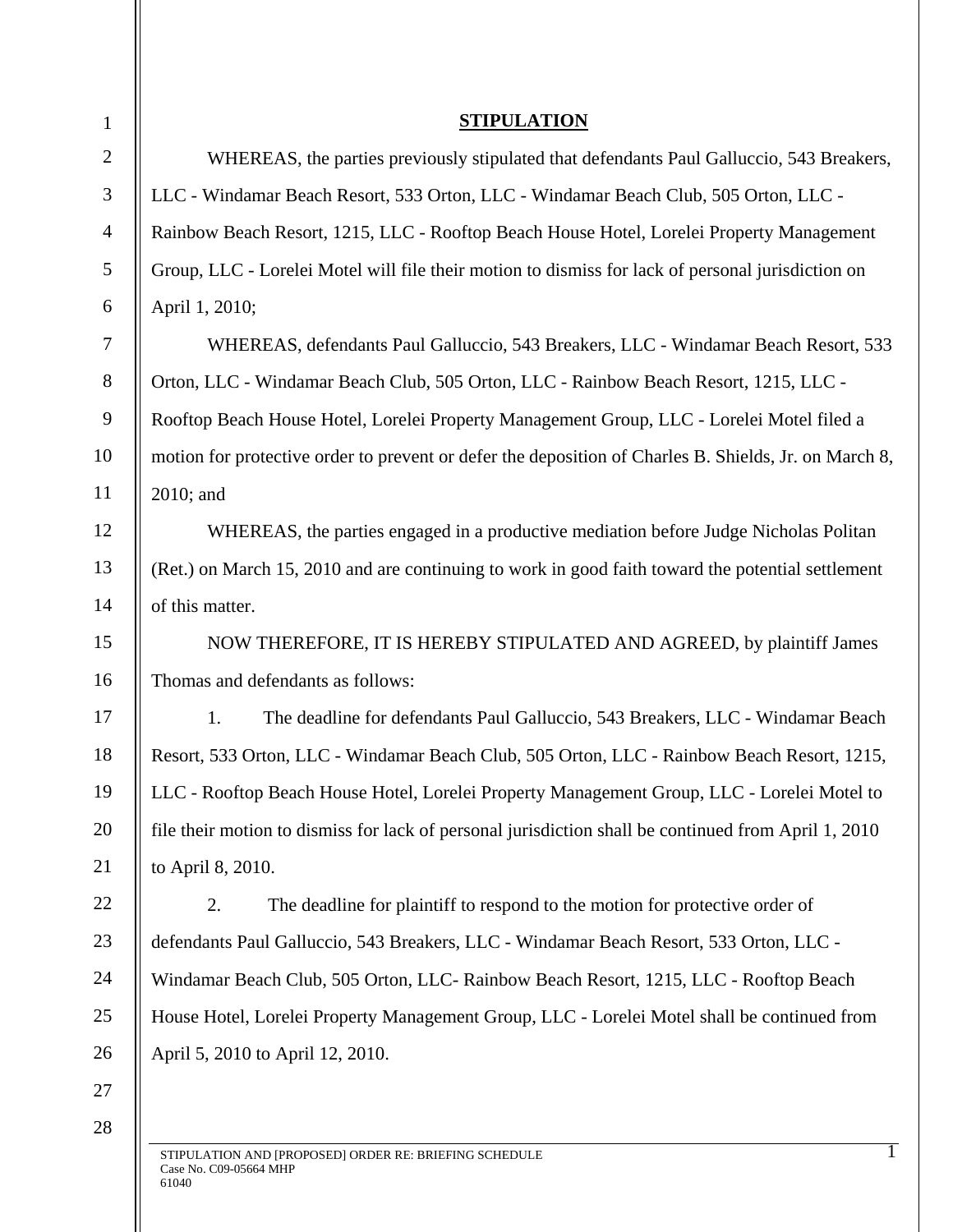| $\mathbf{1}$<br>$\mathfrak{2}$<br>3 | Dated: March 31, 2010                                                                                      | BRAMSON, PLUTZIK, MAHLER & BIRKHAEUSER, LLP<br>Alan R. Plutzik (State Bar No. 077785)<br>L. Timothy Fisher (State Bar No. 191626)<br>2125 Oak Grove Road, Suite 120<br>Walnut Creek, CA 94598 |  |
|-------------------------------------|------------------------------------------------------------------------------------------------------------|-----------------------------------------------------------------------------------------------------------------------------------------------------------------------------------------------|--|
| $\overline{4}$                      |                                                                                                            |                                                                                                                                                                                               |  |
| 5                                   |                                                                                                            |                                                                                                                                                                                               |  |
| 6                                   |                                                                                                            | By: /s/<br>L. Timothy Fisher                                                                                                                                                                  |  |
| 7                                   |                                                                                                            |                                                                                                                                                                                               |  |
| 8                                   |                                                                                                            | <b>Counsel for Plaintiff James Thomas</b>                                                                                                                                                     |  |
| 9                                   | Dated: March 31, 2010                                                                                      | <b>DUANE MORRIS LLP</b>                                                                                                                                                                       |  |
| 10                                  |                                                                                                            | Richard L. Seabolt (State Bar No. 067469)<br>Oliver Benn (State Bar No. 244618)                                                                                                               |  |
| 11                                  |                                                                                                            | <b>One Market Plaza</b><br>Spear Tower, Suite 2200                                                                                                                                            |  |
| 12                                  |                                                                                                            | San Francisco, CA 94105                                                                                                                                                                       |  |
| 13                                  |                                                                                                            |                                                                                                                                                                                               |  |
| 14                                  |                                                                                                            | By: /s/<br>Richard L. Seabolt                                                                                                                                                                 |  |
| 15                                  |                                                                                                            |                                                                                                                                                                                               |  |
| 16                                  |                                                                                                            | Counsel for Defendants Paul Galluccio, 543 Breakers, LLC -<br>Windamar Beach Resort, 533 Orton, LLC - Windamar Beach                                                                          |  |
| 17                                  |                                                                                                            | Club, 505 Orton, LLC - Rainbow Beach Resort, 1215, LLC -<br>Rooftop Beach House Hotel, Lorelei Property Management                                                                            |  |
| 18                                  |                                                                                                            | Group, LLC - Lorelei Motel                                                                                                                                                                    |  |
| 19                                  |                                                                                                            | <b>Attestation Pursuant To General Order 45</b>                                                                                                                                               |  |
| 20                                  |                                                                                                            |                                                                                                                                                                                               |  |
| 21                                  | I, L. Timothy Fisher, attest that concurrence in the filing of this document has been                      |                                                                                                                                                                                               |  |
| 22                                  | obtained from the other signatories. I declare under penalty of perjury under the laws of the United       |                                                                                                                                                                                               |  |
| 23                                  | States that the foregoing is true and correct. Executed this 31 <sup>st</sup> day of March, 2010 at Walnut |                                                                                                                                                                                               |  |
| 24                                  | Creek, California.                                                                                         |                                                                                                                                                                                               |  |
| 25                                  |                                                                                                            | /s/ L. Timothy Fisher                                                                                                                                                                         |  |
| 26                                  |                                                                                                            | ∗<br>∗                                                                                                                                                                                        |  |
| 27                                  | ∗                                                                                                          | ∗<br>∗                                                                                                                                                                                        |  |
| 28                                  |                                                                                                            |                                                                                                                                                                                               |  |
|                                     | STIPULATION AND [PROPOSED] ORDER RE: BRIEFING SCHEDULE<br>Case No. C09-05664 MHP<br>61040                  | $\overline{2}$                                                                                                                                                                                |  |